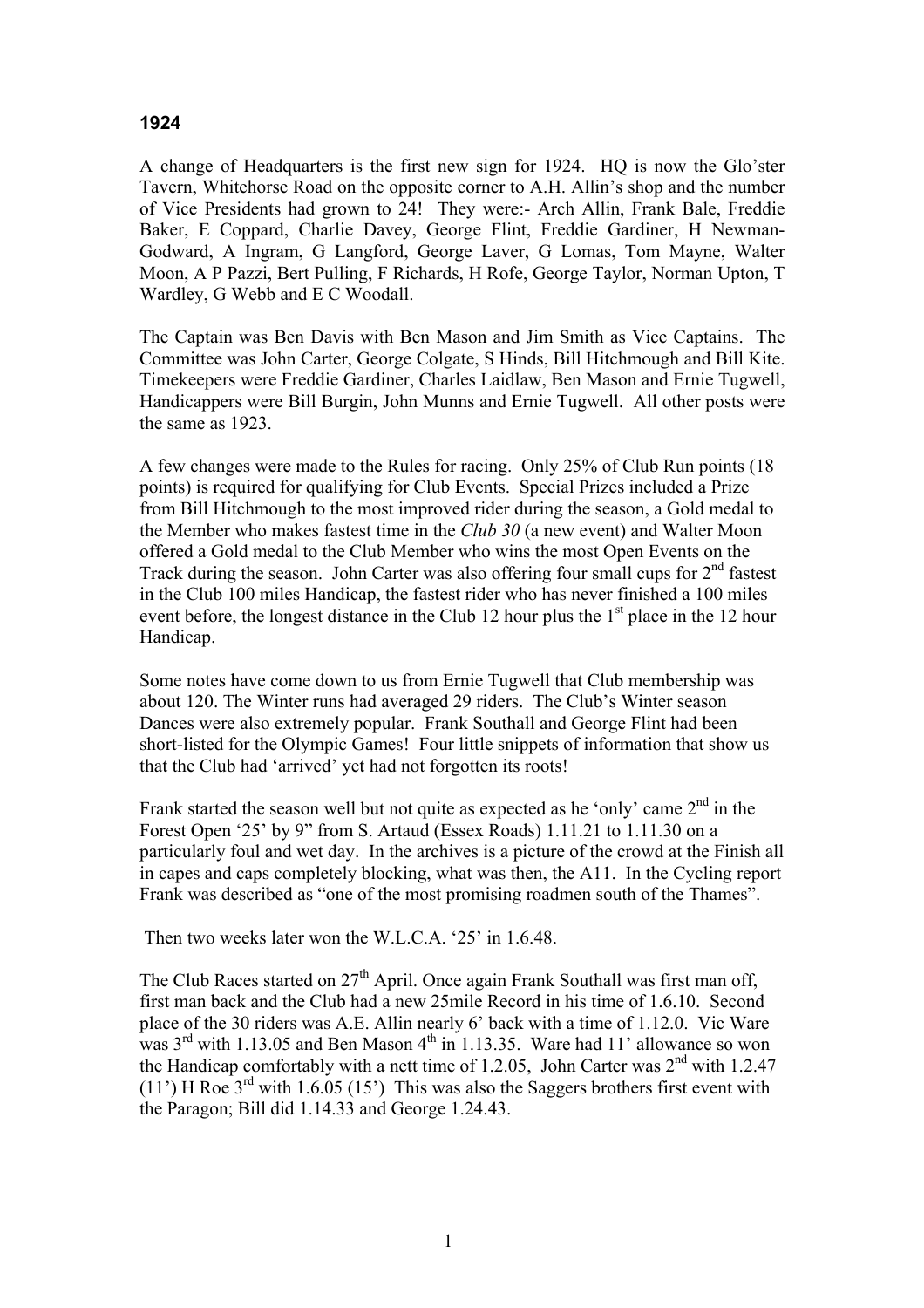On May 4th Frank Southall rode the W.L.C.A. 30mile Event and broke Competition Record (i.e. the fastest time achieved ever in an Open or Association race) with a ride of 1.17.35.

The Polytechnic CC had organised, on May  $17<sup>th</sup>$  an Olympic Road Trial and as Frank Southall had been short-listed he rode. Unfortunately nearly all the other riders that had taken part in the previous years World Championships declined the Invitation. The Cycling described the event as 'Hamlet without the Prince'. The course was of 117 miles all on the A5 starting near St Albans it came south to Barnet for 8 miles then turned and went all the way to near Daventry before returning back to St Albans. Watling Street has not changed much still being very straight for an English, or rather Roman, road but it is definitely not flat. The riders also had to contend with a southeasterly breeze that meant the last 50 miles were straight into it. Our man started, as usual, pretty quickly and at the 8 mile turn was 30" up but the whole field was only spread over 2'. By the first feed at Hockliffe Frank was leading in 1.36.00, H Fowler (Poly) was at 3', D Hunt (Kentish Whs) was at 4' as was A West (Bath Road) with the other main contenders out as far as 7'. Shortly after this West hit a cow (!) injuring his shoulder and ankle and while he continued for a while he had, eventually, to retire. Frank was the first to reach the far turn where he stopped for a feed! While this would be unthinkable today it was standard practice on long distance events both here and abroad. Actually turn times gave Frank the lead by only 1' from Pilcher who was riding very strongly after mechanical problems with F Stott (Century) at 4'30" with a trio of riders at 6' C.A. Morris (Speedwell), W Donovan (Kentish Whs) and H Fowler. The real race started after the turn.

By the time the riders returned to Hockliffe (81 miles) Frank was paying for his fast start and 'blew' in a big way. He was now 7' slower than Pilcher and shortly after he retired. Pilcher won in 6.12.23 just over 12' faster than Jack Holdsworth (Kentish Whs). The winner's speed was 18.87 mph!

A change was seen on May  $18<sup>th</sup>$  when the second club event was changed to a 30mile Handicap. Twenty six riders had entered. First off was Ben Mason and he duly returned first and fastest but only just. A few minutes later John Carter came in and missed a win by 2". Ben had recorded 1.26.03, John 1.26.05! The E C Woodall Prize awarded to the winner must have been worth something to achieve that close a result. There was then a long wait to establish the  $3<sup>rd</sup>$  fastest as Bill Saggers, who got it, was No. 23 on the card. He came in with 1.27.45. The Handicap went to E A Brenchley whose nett time was 1.12.04 (18')  $2^{nd}$  was W Jarrett 1.14.01 (15'30") and 3<sup>rd</sup> place A E Davis 1.16.08 (13').

Overnight heavy rain, a persistent drizzle and a cold westerly wind met competitors for the University '100'. Frank Southall punctured early on taking 23 ½ minutes to get to the 7½ mile point that meant he was already 5 minutes behind the leader F Stott (Century RC). A second puncture before 50 miles took Frank right out of contention and he was 'satisfied' to finish in  $15<sup>th</sup>$  place in 5.17.59 some  $25<sup>2</sup>42$ " slower than the 4.52.17 of the winner Dave Marsh (University)

In the archives we have the Start Sheet of the S.C.C.U. 50 miles handicap for the Newman Godward Trophy on May 25th. 169 riders and first man off at 4.31am! Frank Southall (No.49 and on Scratch), A E Allin, Ben Mason, John Carter, Vic Ware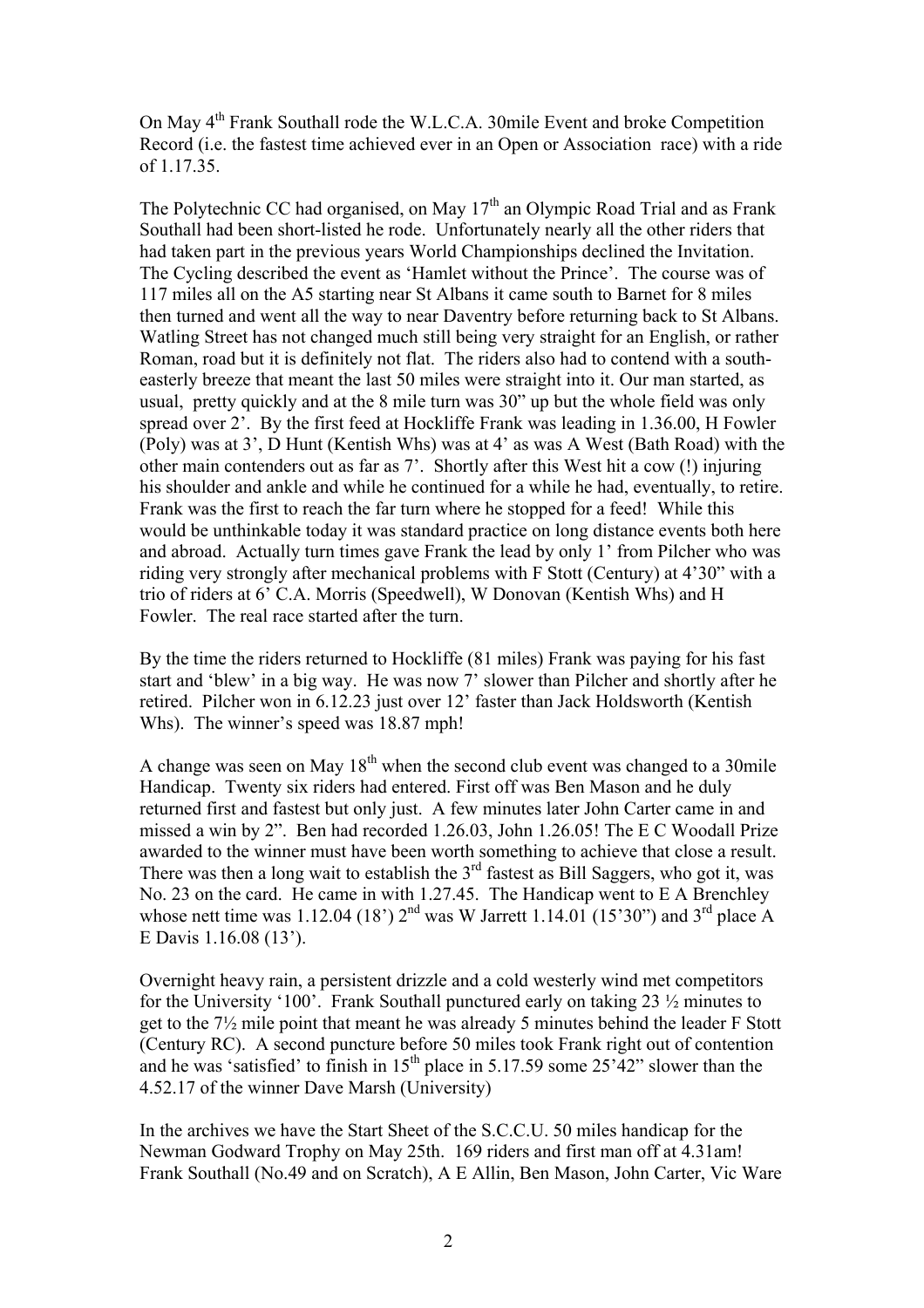A E Davis and F Nightingale were our riders. The Newman Godward Trophy was won outright by Frank Southall and on his death was given to the Club for our Club Open Time Trial Championship. We do not have the result of this race.

Came June  $15<sup>th</sup>$  and the first Handicap 50 mile event of the year. Everyone wanted to see what time Frank Southall would do but he punctured and retired. Judging by the times it was a rough day. 10 of the 24 entries failed to record a time. It was then left to John Carter to take the fastest time award with a ride of 2.28.02 beating Vic Ware by  $20$ " (2.28.22) and Bill Saggers by  $3'54''$  (2.31.56). The Handicap was taken by E Walter 2.17.11 (25') from H Tarrant 2.18.28 (26') and Vic Ware 2.20.22 (9').

The  $6<sup>th</sup>$  July was the date of the London Associations '100' this year on the 'home' territory' of the SCCU course. Once again Frank Southall fell foul of the puncture bug to finish in  $4<sup>th</sup>$  spot with 5.18.51 but he was appreciably closer to the winner, Dave March, than in the University '100'. On this day and course Marsh came in with 5.5.47 to win by 10'23" from Jack Holdsworth.

Frank Southall turned out again for the 100mile Dunlop Cup and Handicap on, it would appear, another rough day, to collect yet another new Club Record. Fourteen riders faced the timekeeper but seven of these failed to finish. Frank, as expected was head and shoulders above the remaining riders with a ride of 5.11.55 taking 9'57" off George Colget's record that had stood since 1913.  $2<sup>nd</sup>$  was George himself in a time of 5.39.42.  $3^{\text{rd}}$  was J Hayward 5.54.55. His handicap time of 4.59.55 (55') enabled him to collect one of John Carter's cups for the 1<sup>st</sup> Handicap award. Frank Southall claimed  $2<sup>nd</sup>$  handicap (5.11.55) and A Finn in  $3<sup>rd</sup>$  spot with 5.18.22 (50<sup>°</sup>).

The WLCA '50' saw another Southall win but only by 12" from Hughes (Marlboro) from a field of 199 riders. A rising headwind on the return 25 miles slowed riders considerably.

August also saw another Paragon First. The Club's first Open Team Win. This was achieved in the S.C.C.U. 'Syd Gray' 100. Frank Southall recorded 5.12.27 (with a puncture), Vic Ware 5.17.13 and George Colget 5.26.35 for an aggregate time of 15.56.15 beating the Catford CC by 11'.

Also around this time Frank rode and won the Anerley 12 hour event with 217¼ miles, Vic Ware covered 210 miles and John Carter 197 miles. This was unusual in two ways a) it was run on a Saturday and b) entry was by invitation only. Frank also surprised the pundits by riding this event on a freewheel to give his legs a bit of a rest on the downhill bits. Nearly every other ride mentioned during these early days of the Club's History would have been achieved on a fixed wheel.

There was a very good field for this event. W Donovan (Kentish Whs) led at 81 miles (near Fareham) by 4' but by 110 miles he had lost this lead to J Rossiter. At this point he was 1' faster than Frank Southall 15' faster than Vic Ware 5<sup>th</sup> place. However, from this point Frank took charge at 152 ¾ miles he had a lead of 7' over Rossiter and at 182 ½ miles he led by 8' from W Donovan and 9' from J Rossiter. At 201 miles Frank led by 14' from Donovan, 17' from J Holdsworth (Kentish Whs) and 20' from Rossiter. All day Vic Ware had had a fine scrap with Brown of the Charlotteville but unfortunately it was Brown who won. Brown was eventually  $4<sup>th</sup>$  place just passing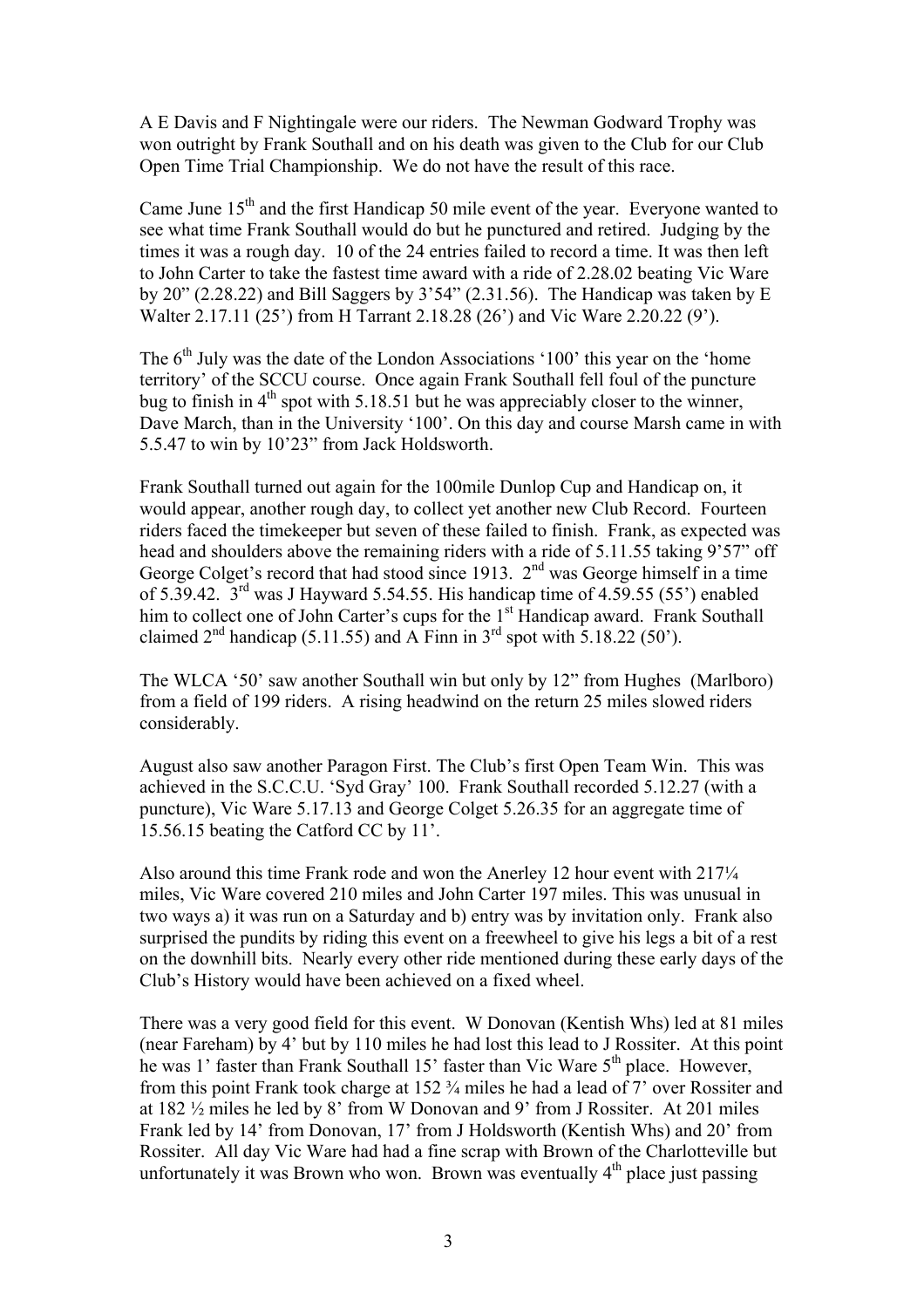Rossiter who tied with Vic Ware for  $5<sup>th</sup>$  place. A pointer to the 'failure' of Jack Rossiter is that he had raised his gear to 85 inches. It is considered normal and more beneficial to lower ones gearing for long distances racing. In those days a gearing of 76 – 81 inches would have been considered reasonable. (N.B. Even in today's climate of multiple gears, very light equipment and very fast road surfaces the best riders use much lower gears in the long races than they would over 25 miles).

On August 30<sup>th</sup> Frank Southall joined Ben Mason on a Tandem and they proceeded to take nearly 5' off the existing 50 miles Record held by Bill Hitchmough and R Corner with a time of 2.6.08.

The Club 12 hour event was on September  $7<sup>th</sup>$ . This was held in conjunction with the Southern Elite CC and it was reported as a 'splash'. One presumes that it rained rather heavily. Also reported was than 6 of the Elite riders went off course! In the end the greatest distance was ridden by Vic Ware with 204 miles (to collect a John Carter Cup), John Carter was 2<sup>nd</sup> with 197 miles with 3 riders collecting 176 miles F Nightingale, S Weatherhead and K Newcombe. Newcombe took the Handicap (and another John Carter Cup) with 226 miles (176 plus 50) with A Potter  $2<sup>nd</sup> 224$  miles (174 plus 50) and S Weatherhead  $3<sup>rd</sup>$  with 221 miles (176 plus 45).

Sometime in September Frank Southall won the W.L.C.A. '50' with 2.18.07. *Cycling* tells us there were 185 riders! He also won the S.C.C.U. '25' again with a time of 1.5.22.

Another Club Record was broken when on September  $28<sup>th</sup>$  Vic Ware and John Carter recorded 4.43.11 for the Tandem 100 miles, taking 27' off the previous Record and on the same day Frank Southall broke the 50 mile Record with a ride of 2.23.03 taking 44" off his own Record.

The last 25mile race of the season, the Mayne Cup, saw 21 riders face the Timekeeer. R Purchase came in with fastest time with 1.11.35 beating A.E. Allin by 23" (1.11.58) and Bill Saggers 1.12.30. Man of the Day was the Former Club President Freddie Baker who was given 10' allowance to take off his 1.16.16 and took the Mayne Cup from under the nose of J Hayward by 27". Haywards time was  $1.6.43$  (6'30"), 3<sup>rd</sup> place went to Bert Pulling with 1.8.16 (12'). Behind Pulling the pack came in with Bill Kite and Freddie Gardiner tying with  $1.9.06$  for  $4<sup>th</sup>$  place. Kite off 1'30" Gardiner off 11'.  $6<sup>th</sup>$  place was F Nightingale 1.9.15 (5'15"),  $7<sup>th</sup>$  K Newcombe 1.9.25 (6') and  $8<sup>th</sup>$  H Mush 1.9.28 (8'). The Former President wins with a Vice President in  $3<sup>rd</sup>$  Place – who framed the Handicap, if that is not the wrong expression? How many pints did it take! It would never happen in our day – would it?

Also in October Frank Southall rode the S.C.C.U. '25' and recorded 1.5.22 to win. Alan Gordon won  $4<sup>th</sup>$  Handicap. 199 entries of whom 171 started!

The Club also won the 'Clive' Trophy donated by Jack Clive of the Aero Café, Halstead. It was for Teams of 6 riders, fastest 4 to count, on a Kentish Course. (It was probably the Polhill course). The course was about a mile short and heavy rain fell but this did not deter the Paragon. Frank Southall was fastest with  $1.4.28$ ,  $2<sup>nd</sup>$  was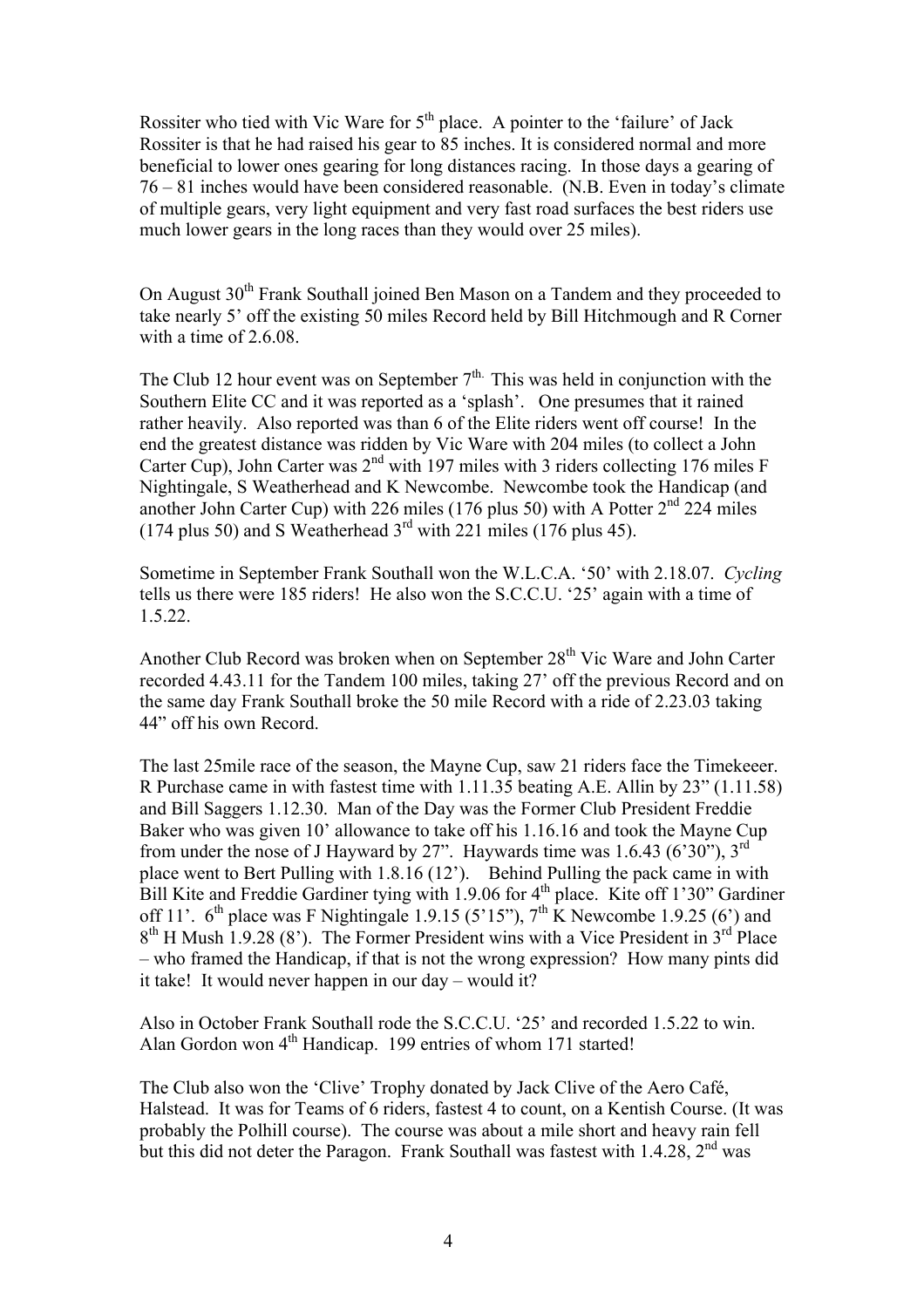Harry Grant. The Paragon won the Team with Frank, Vic Ware, Eric Gordon and Ben Mason

Forty four Standard Medals were awarded in 1924. Fourteen of them were Gold or Special Gold for the Club Records.

An interesting snippet taken from 'Cycling'. In 1924 there were only 24 Open Time Trials in the whole of the Country. This goes a long way to explain the multitude of Club Events and Time Trial Days the results from which enabled riders to enter, and be accepted for, Association Events (S.C.C.U., W.L.C.A. etc) that, in turn, gave the possibility of selection for an Open Race. As can be appreciated from the sparse number of available races competition was somewhat fierce. If you were a regular rider in 'Opens' you were undoubtedly 'An Ace'.

A further snippet – in the University Open '100' Frank Southall and John Carter collected 8 punctures between them. Frank 'only' came  $3<sup>rd</sup>$  with 5.17.39 to the winners' 5.16.57 (H Stott).

## Track Racing

The earliest records we have of members competing in Open Track Meeting occurred this year. In the Caterham Sports (Grass) at Whitsun A.E.Allin collected  $2.3<sup>rd</sup>$  places in the 880 yards and 1 mile Handicaps then the following week-end at Redhill collected a win in the 880 yards and  $2<sup>nd</sup>$  in the Mile. E.E. Gordon was 1<sup>st</sup> in the Mile at Eastbourne. Harry Brown took part in the N.C.U. Tandem Paced 50 miles at Herne Hill.

August Bank Holiday and again at Caterham A.E. Alllin and E Gibbs collected 2 1st places and  $22<sup>nd</sup>$  places in the 880 yards and Mile races. George Burgin, son of Bill, won the slow bicycle race! E.E. Gordon collected  $3 \frac{1}{18}$  places at venues unknown.

A 'Closing Run' was held and Ladies were invited to attend. 'Closing' and 'Opening' celebrations date from the very earliest Cycling days. The roads were so bad in the Winter that it was usual to stop riding early in October and not venture out into the byways until March. Often these two Runs finished with a Social gathering in the afternoon or evening, with food, dancing and entertainment (most of which was supplied by the members). The Paragon was unusual in that it had runs throughout the winter months. Over the years as more and more roads were macadamised the necessity for abandoning the cycle during the winter decreased. The Old Portlians Cycling Club were still holding their Social Openers and Closers well into the 1960s.

Nothing changes! It was reported that 35 chainless members dropped down Tilburstow Hill in the Freewheel Competition (And we still do it in 2004 on the same hill and at the same time of year!). In 1924 the winner was Fred Nightingale,  $2<sup>nd</sup>$ Freddie Gardiner and 3<sup>rd</sup> Bill Hitchmough.

The following winter 1924/25 the Social Sub-Committee organised 6 monthly Carnival Dances at the Pembroke Hall on the 2nd Thursday in each month from October through to March - a pattern that was to remain unbroken for many years.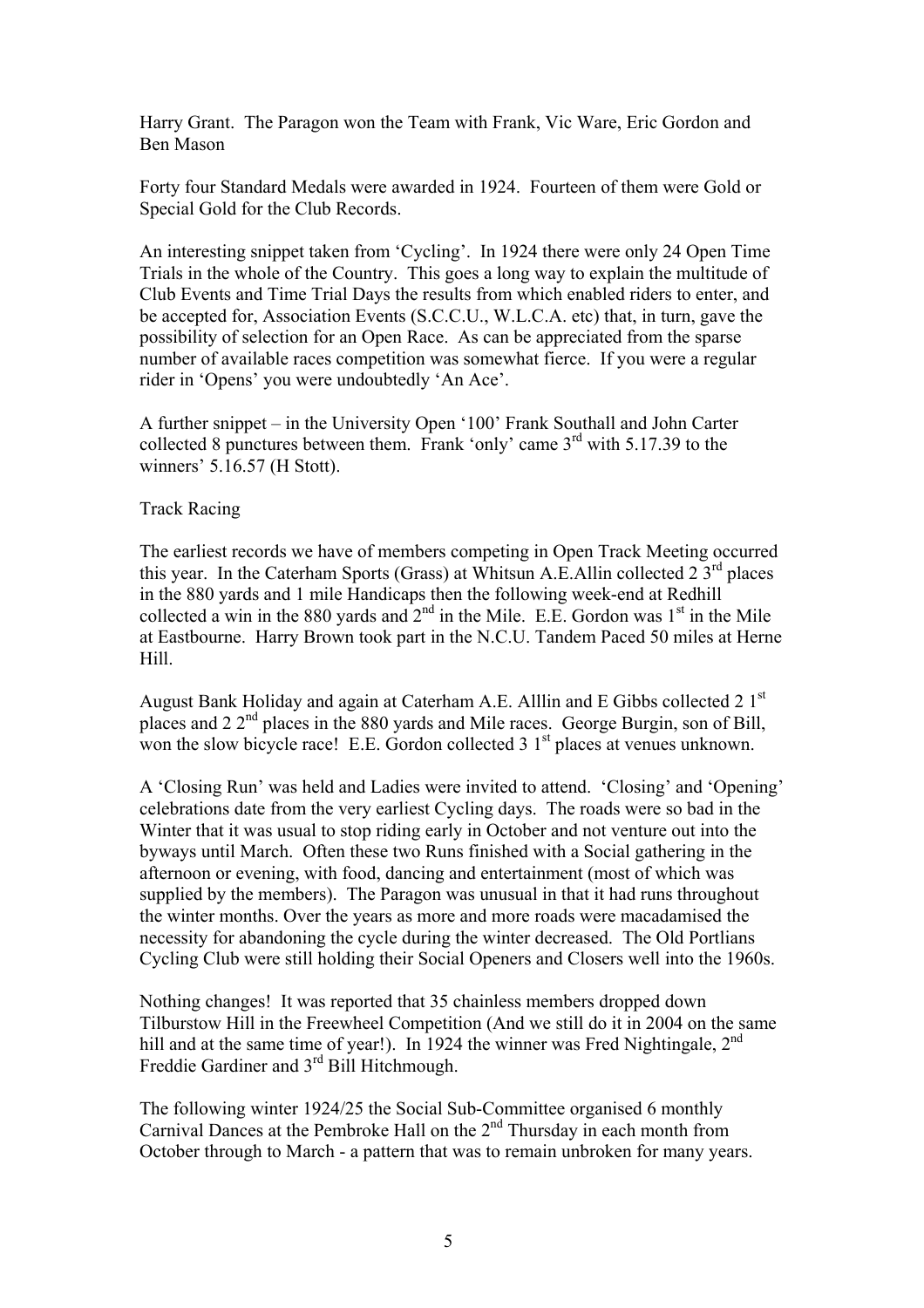## **Club Time Trial Results**

|                | <b>Scratch Result</b>           | $25$ tt            |          | <b>Handicap Result</b>       |               |                    |
|----------------|---------------------------------|--------------------|----------|------------------------------|---------------|--------------------|
|                |                                 | 27.4.24            |          |                              |               |                    |
|                |                                 |                    |          |                              |               |                    |
| 30             | Entries                         |                    |          |                              |               |                    |
| 26             | <b>Starters</b>                 |                    |          |                              |               |                    |
| 23             | Finishers                       |                    |          |                              |               |                    |
|                |                                 |                    |          |                              |               |                    |
| 1              | Southall F                      | 1.06.10            | 1        | Ware V                       | 11.00         | 1.02.05            |
| $\overline{c}$ | Allin AE                        | 1.12.00            | 2        | Carter J                     | 11.00         | 1.02.37            |
| 3              | Ware V                          | 1.13.05            | 3        | Roe H                        | 15.00         | 1.06.05            |
| 4              | Mason E                         | 1.13.35            | 4        | Southall F                   | Scratch       | 1.06.10            |
| 5              | Carter J                        | 1.13.37            | 5        | Finn AW                      | 14.00         | 1.06.58            |
| 6              | Saggers W                       | 1.14.33            | 6        | <b>Baker F</b>               | 12.00         | 1.07.03            |
| 7              | <b>Bignall LH</b>               | 1.14.38            | 7        | Allin AE                     | 4.30          | 1.07.30            |
| 8              | Nightingale F                   | 1.15.46            | 8        | Saggers W                    | 7.00          | 1.07.33            |
| 9              | Hole R<br>Gillard WJ            | 1.16.30            | 9        | <b>Bignall LH</b><br>Powis W | 7.00<br>15.00 | 1.07.38            |
| 10             |                                 | 1.16.40            | 10       |                              | 7.30          | 1.07.44            |
| 11<br>12       | Francis J<br><b>Baker F</b>     | 1.18.59<br>1.19.03 | 11<br>12 | Nightingale F<br>Francis J   | 10.00         | 1.08.16<br>1.08.59 |
| 13             | Smith WJ                        | 1.19.42            | 13       | Hole R                       | 7.30          | 1.09.00            |
| 14             | Ward JP                         | 1.19.42            | 14       | <b>Tarrant H</b>             | 13.00         | 1.09.00            |
| 15             | Weatherhead SH                  | 1.20.15            | 15       | Gillard WJ                   | 7.30          | 1.09.10            |
| 16             | Finn AW                         | 1.20.58            | 16       | Smith WJ                     | 10.30         | 1.09.12            |
| 17             | Roe H                           | 1.21.05            | 17       | Mason E                      | 4.00          | 1.09.35            |
| 18             | <b>Tarrant H</b>                | 1.22.00            | 18       | Saggers G                    | 15.00         | 1.09.42            |
| 19             | Powis W                         | 1.22.44            | 19       | Ward JP                      | 10.00         | 1.09.42            |
| 20             | Spurling HL                     | 1.22.48            | 20       | Sutton LJ                    | 15.00         | 1.10.03            |
| 21             | <b>Walker F</b>                 | 1.23.42            | 21       | Weatherhead SH               | 9.00          | 1.11.15            |
| 22             | Saggers G                       | 1.24.42            | 22       | <b>Walker F</b>              | 10.30         | 1.13.12            |
| 23             | Sutton LJ                       | 1.25.03            | 23       | Spurling HL                  | 6.00          | 1.16.48            |
|                |                                 |                    |          |                              |               |                    |
|                | <b>Scratch Result</b>           | 30 h/c             |          | <b>Handicap Result</b>       |               |                    |
|                |                                 | 18.5.24            |          |                              |               |                    |
|                |                                 |                    |          |                              |               |                    |
| 26             | <b>Entries</b>                  |                    |          |                              |               |                    |
| 25             | <b>Starters</b>                 |                    |          |                              |               |                    |
| 24             | Finishers                       |                    |          |                              |               |                    |
|                |                                 |                    |          |                              |               |                    |
| 1              | Mason E                         | 1.26.03            | 1        | <b>Brenchley EA</b>          | 18.00         | 1.12.04            |
| 2              | Carter J                        | 1.26.05            | 2        | Jarrett W                    | 18.00         | 1.14.01            |
| 3              | Saggers W                       | 1.27.45            | 3        | Davis AE                     | 13.00         | 1.16.08            |
| 4              | Ware V                          | 1.28.42            | 4        | Spurling HW                  | 18.00         | 1.17.08            |
| 5              | Davis AE                        | 1.29.08            | 5        | Finn AW                      | 16.30         | 1.17.53            |
| 6<br>7         | <b>Brenchley EA</b><br>Corner T | 1.30.04            | 6<br>7   | Carter J                     | 8.00          | 1.18.05            |
|                | Spurling HL                     | 1.30.09<br>1.30.55 |          | Sutton LJ                    | 20.00<br>9.30 | 1.18.05            |
| 8<br>9         | Allin AE                        |                    | 8<br>9   | Saggers W<br><b>Baker F</b>  | 15.30         | 1.18.15            |
| 10             | Gillard WJ                      | 1.31.02<br>1.31.43 | 10       | Mason E                      | 7.30          | 1.18.29<br>1.18.33 |
| 11             | Jarrett W                       | 1.32.01            | 11       | Gillard WJ                   | 13.00         | 1.18.43            |
| 12             | Newcombe K                      | 1.33.46            | 12       | Spurling HL                  | 12.00         | 1.18.55            |
| 13             | Smith WJ                        | 1.33.53            | 13       | Newcombe K                   | 14.30         | 1.19.16            |
| 14             | <b>Baker F</b>                  | 1.33.59            | 14       | Smith WJ                     | 14.30         | 1.19.23            |
| 15             | Finn AW                         | 1.34.23            | 15       | Ware V                       | 8.30          | 1.20.12            |
| 16             | Spurling HW                     | 1.35.08            | 16       | <b>Walter EF</b>             | 15.30         | 1.20.21            |
| 17             | <b>Walter EF</b>                | 1.35.51            | 17       | Hindson F                    | 20.00         | 1.20.50            |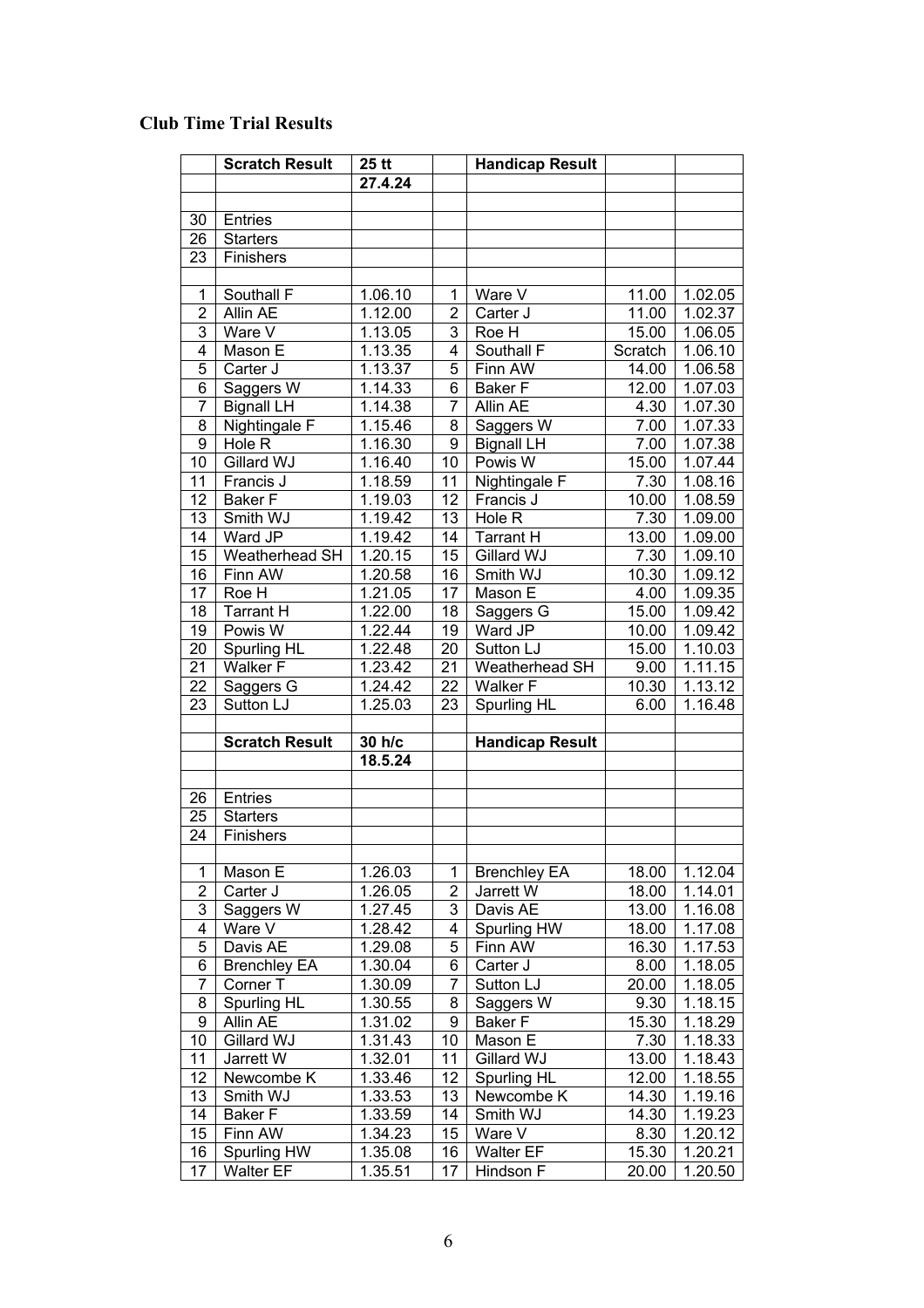| 18                      | Sutton LJ                         | 1.38.05              | 18                      | Roe H                  | 18.00   | 1.21.16              |
|-------------------------|-----------------------------------|----------------------|-------------------------|------------------------|---------|----------------------|
| 19                      | Hole R                            | 1.39.15              | 19                      | Corner T               | 8.30    | 1.21.39              |
| 20                      | Roe H                             | 1.39.16              | $\overline{20}$         | Davis EE               | 18.00   | 1.22.43              |
| 21                      | Davis EE                          | 1.40.43              | $\overline{21}$         | Allin AE               | 7.30    | 1.23.32              |
| 22                      | Hindson F                         | 1.40.50              | $\overline{22}$         | Sutton AR              | 20.00   | 1.23.49              |
| 23                      | <b>Tarrant H</b>                  | 1.42.05              | $\overline{23}$         | <b>Tarrant H</b>       | 18.00   | 1.24.05              |
| $\overline{24}$         | Sutton AR                         | 1.43.49              | 24                      | Hole R                 | 11.00   | 1.28.15              |
|                         |                                   |                      |                         |                        |         |                      |
|                         | <b>Scratch Result</b>             | 50 h/c               |                         | <b>Handicap Result</b> |         |                      |
|                         |                                   | 15.6.24              |                         |                        |         |                      |
|                         |                                   |                      |                         |                        |         |                      |
| 24                      | Entries                           |                      |                         |                        |         |                      |
| 21                      | <b>Starters</b>                   |                      |                         |                        |         |                      |
| 14                      | Finishers                         |                      |                         |                        |         |                      |
|                         |                                   |                      |                         |                        |         |                      |
| $\mathbf 1$             | Carter J                          | 2.28.02              | 1                       | <b>Walter EF</b>       | 25.00   | $2.17.\overline{11}$ |
| $\overline{2}$          | Ware V                            | 2.29.22              | $\overline{\mathbf{c}}$ | <b>Tarrant H</b>       | 26.00   | 2.18.28              |
| $\overline{3}$          | Saggers W                         | 2.31.56              | 3                       | Ware V                 | 9.00    | 2.20.22              |
| $\overline{4}$          | <b>Brenchley EA</b>               | 2.38.51              | $\overline{4}$          | Carter J               | 7.00    | 2.21.02              |
| $\overline{5}$          | Nightingale F                     | 2.39.03              | 5                       | Saggers W              | 10.00   | 2.21.56              |
| $\overline{6}$          | <b>Walter EF</b>                  | $2.\overline{42.11}$ | $\overline{6}$          | Ward FP                | 22.00   | 2.22.20              |
| $\overline{7}$          | Ward FP                           | 2.44.20              | $\overline{7}$          | Nightingale F          | 13.00   | 2.26.03              |
| $\overline{8}$          | <b>Tarrant H</b>                  | 2.44.28              | 8                       | Newcombe K             | 18.00   | 2.26.47              |
| $\overline{9}$          | Newcombe <sub>K</sub>             | 2.44.47              | $\overline{9}$          | <b>Brenchley EA</b>    | 11.00   | 2.27.51              |
| 10                      | Jarrett W                         | 2.45.27              | 10                      | Weatherhead SH         | 16.00   | 2.30.37              |
| 11                      | Weatherhead SH                    | 2.46.37              | $\overline{11}$         | Smith WJ               | 18.00   | 2.31.05              |
| 12                      | Smith WJ                          | 2.49.05              | 12                      | Sutton LJ              | 26.00   | 2.31.05              |
| 13                      | <b>Baker F</b>                    | 2.51.15              | 13                      | <b>Baker</b> F         | 18.00   | 2.33.15              |
| 14                      | Sutton LJ                         | 2.57.05              | 14                      | Jarrett W              | 12.00   | 2.33.27              |
|                         |                                   |                      |                         |                        |         |                      |
|                         |                                   |                      |                         |                        |         |                      |
|                         | <b>Scratch Result</b>             | 100 h/c              |                         | <b>Handicap Result</b> |         |                      |
|                         |                                   | 27.7.24              |                         | <b>Dunlop Cup</b>      |         |                      |
|                         |                                   |                      |                         |                        |         |                      |
| 14                      | Entries                           |                      |                         |                        |         |                      |
| 14                      | <b>Starters</b>                   |                      |                         |                        |         |                      |
| $\overline{7}$          | Finishers                         |                      |                         |                        |         |                      |
|                         |                                   |                      |                         |                        |         |                      |
| $\overline{1}$          | Southall F                        | 5.11.55              | 1                       | Hayward J              | 55.00   | 4.59.55              |
| $\overline{2}$          | Colget G                          | 5.39.42              | $\overline{\mathbf{c}}$ | Southall F             | Scratch | 5.11.55              |
| 3                       | Hayward J                         | 5.54.55              | 3                       | Finn AW                | 50.00   | 5.18.22              |
| $\overline{4}$          | Gillard WJ                        | 6.00.55.             | 4                       | Ward FP                | 50.00   | 5.21.35              |
| 5                       | <b>Baker F</b>                    | 6.07.30              | 5                       | Colget G               | 16.00   | 5.23.42              |
| 6                       | Finn AW                           | 6.08.22              | 6                       | Gillard WJ             | 35.00   | 5.24.55              |
| $\overline{7}$          | Ward FP                           | 6.11.35              | $\overline{7}$          | <b>Baker F</b>         | 40.00   | $\overline{5.27.30}$ |
|                         |                                   |                      |                         |                        |         |                      |
|                         | <b>Scratch Result</b>             | 12 hours             |                         | <b>Handicap Result</b> |         |                      |
|                         |                                   | 7.9.24               |                         |                        |         |                      |
|                         |                                   |                      |                         |                        |         |                      |
| 16<br>16                | <b>Entries</b><br><b>Starters</b> |                      |                         |                        |         |                      |
| 9                       | Finishers                         |                      |                         |                        |         |                      |
|                         |                                   |                      |                         |                        |         |                      |
| 1                       | Ware V                            | 204.00               | 1                       | Newcombe K             | 50.00   | 226.00               |
| $\overline{\mathbf{c}}$ | Carter J                          | 197.00               | 2                       | Potter A               | 50.00   | 224.00               |
| 3                       | Newcombe K                        | 176.00               | 3                       | Weatherhead SH         | 45.00   | 221.00               |
| 4                       | Nightingale F                     | 176.00               | 4                       | Carter J               | 23.00   | 220.00               |
| 5                       | Weatherhead SH                    | 176.00               | 5                       | Ware V                 | 15.00   | 219.00               |
| 6                       | Fox R                             | 174.25               | 6                       | Hole R                 | 50.00   | 215.75               |